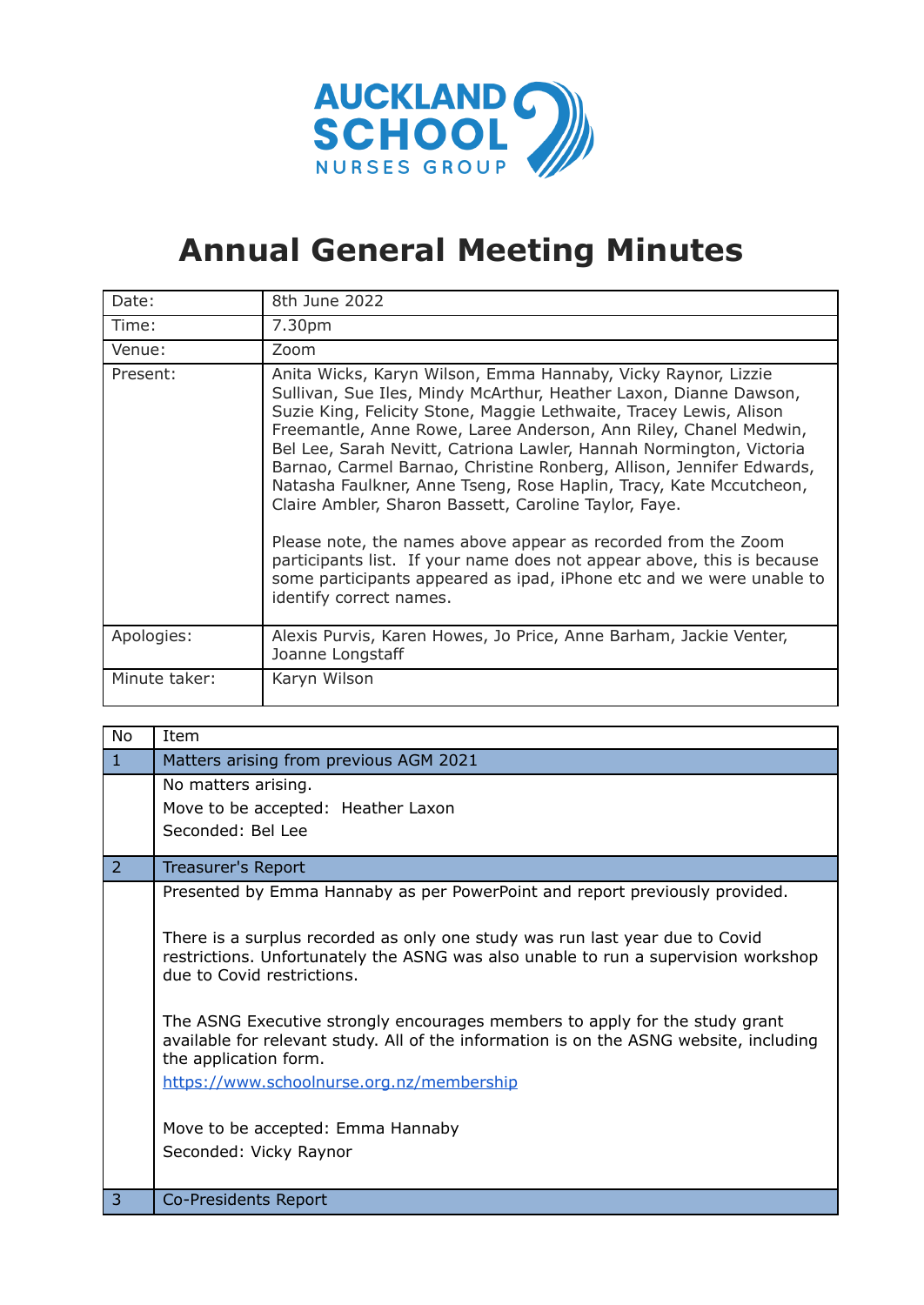|                  | Presented by Heather Laxon.                                                                                                                                                                                                                                                                                                                                                                                                                                                                                             |
|------------------|-------------------------------------------------------------------------------------------------------------------------------------------------------------------------------------------------------------------------------------------------------------------------------------------------------------------------------------------------------------------------------------------------------------------------------------------------------------------------------------------------------------------------|
|                  | Report to be sent to all members as presented.                                                                                                                                                                                                                                                                                                                                                                                                                                                                          |
|                  |                                                                                                                                                                                                                                                                                                                                                                                                                                                                                                                         |
|                  | Move to be accepted: Heather Laxon                                                                                                                                                                                                                                                                                                                                                                                                                                                                                      |
|                  | Seconded: Mindy McArthur                                                                                                                                                                                                                                                                                                                                                                                                                                                                                                |
|                  |                                                                                                                                                                                                                                                                                                                                                                                                                                                                                                                         |
|                  | Anita Wicks: On behalf of the ASNG Executive Committee, we extend our huge<br>heartfelt thanks to Heather for all her hard work, leadership and dedication to the<br>committee and its members. Her leadership with enhancing technology has been<br>vital for the Executive and members. She was also fundamental in advocating for<br>SBHS nurses to be vaccinated against Covid early in the vaccination programme,<br>alongside with our other nursing peers. She is hugely respected and will be sorely<br>missed. |
| $\overline{4}$   | Executive Committee 2022/2023                                                                                                                                                                                                                                                                                                                                                                                                                                                                                           |
| 4.1              | Acknowledgement of current Executive Committee:                                                                                                                                                                                                                                                                                                                                                                                                                                                                         |
|                  |                                                                                                                                                                                                                                                                                                                                                                                                                                                                                                                         |
|                  | Heather Laxon, Anita Wicks, Karyn Wilson, Ann Riley, Vicki Raynor, Anne Barham,<br>Sue Iles, Emma Hannaby, Miriam McArthur, Cheryl Grbic, Elizabeth Sullivan.                                                                                                                                                                                                                                                                                                                                                           |
|                  |                                                                                                                                                                                                                                                                                                                                                                                                                                                                                                                         |
| 4.2              | All current Executive Committee members stood down.                                                                                                                                                                                                                                                                                                                                                                                                                                                                     |
|                  | Resignations received for: Heather Laxon, Anne Barham, Sue Iles.                                                                                                                                                                                                                                                                                                                                                                                                                                                        |
|                  |                                                                                                                                                                                                                                                                                                                                                                                                                                                                                                                         |
| $\overline{4.3}$ | <b>Nominations - Executive:</b>                                                                                                                                                                                                                                                                                                                                                                                                                                                                                         |
|                  | President - Anita Wicks                                                                                                                                                                                                                                                                                                                                                                                                                                                                                                 |
|                  |                                                                                                                                                                                                                                                                                                                                                                                                                                                                                                                         |
|                  | Treasurer - Emma Hannaby                                                                                                                                                                                                                                                                                                                                                                                                                                                                                                |
|                  | General Secretary - Karyn Wilson                                                                                                                                                                                                                                                                                                                                                                                                                                                                                        |
|                  | Membership Secretary - Vicki Rayner                                                                                                                                                                                                                                                                                                                                                                                                                                                                                     |
|                  |                                                                                                                                                                                                                                                                                                                                                                                                                                                                                                                         |
|                  | Move to be Accepted: Heather Laxon                                                                                                                                                                                                                                                                                                                                                                                                                                                                                      |
|                  | There were no objections to the above Executive positions for the ASNG Executive<br>Committee.                                                                                                                                                                                                                                                                                                                                                                                                                          |
|                  |                                                                                                                                                                                                                                                                                                                                                                                                                                                                                                                         |
| 4.4              | <b>Nominations - Cluster Representatives:</b>                                                                                                                                                                                                                                                                                                                                                                                                                                                                           |
|                  | Northern: No Cluster Representative nomination received.                                                                                                                                                                                                                                                                                                                                                                                                                                                                |
|                  | Central: Ann Riley                                                                                                                                                                                                                                                                                                                                                                                                                                                                                                      |
|                  |                                                                                                                                                                                                                                                                                                                                                                                                                                                                                                                         |
|                  | Western: No Cluster Representative nomination received.                                                                                                                                                                                                                                                                                                                                                                                                                                                                 |
|                  | Hauraki: Mindy McArthur                                                                                                                                                                                                                                                                                                                                                                                                                                                                                                 |
|                  | Manukau: Jackie Venter                                                                                                                                                                                                                                                                                                                                                                                                                                                                                                  |
|                  | Eastern: Jennifer Edwards                                                                                                                                                                                                                                                                                                                                                                                                                                                                                               |
|                  | Southern: Cheryl Grbic                                                                                                                                                                                                                                                                                                                                                                                                                                                                                                  |
|                  | Franklin: Tracy Lewis                                                                                                                                                                                                                                                                                                                                                                                                                                                                                                   |
|                  | Northern Counties: Lizzie Sullivan                                                                                                                                                                                                                                                                                                                                                                                                                                                                                      |
|                  |                                                                                                                                                                                                                                                                                                                                                                                                                                                                                                                         |
|                  | Move to be Accepted: Heather Laxon                                                                                                                                                                                                                                                                                                                                                                                                                                                                                      |
|                  | There were no objections to the Cluster Representative nominations for the ASNG                                                                                                                                                                                                                                                                                                                                                                                                                                         |
|                  | Executive Committee.                                                                                                                                                                                                                                                                                                                                                                                                                                                                                                    |
|                  |                                                                                                                                                                                                                                                                                                                                                                                                                                                                                                                         |
| 5                | <b>General business</b>                                                                                                                                                                                                                                                                                                                                                                                                                                                                                                 |
|                  |                                                                                                                                                                                                                                                                                                                                                                                                                                                                                                                         |